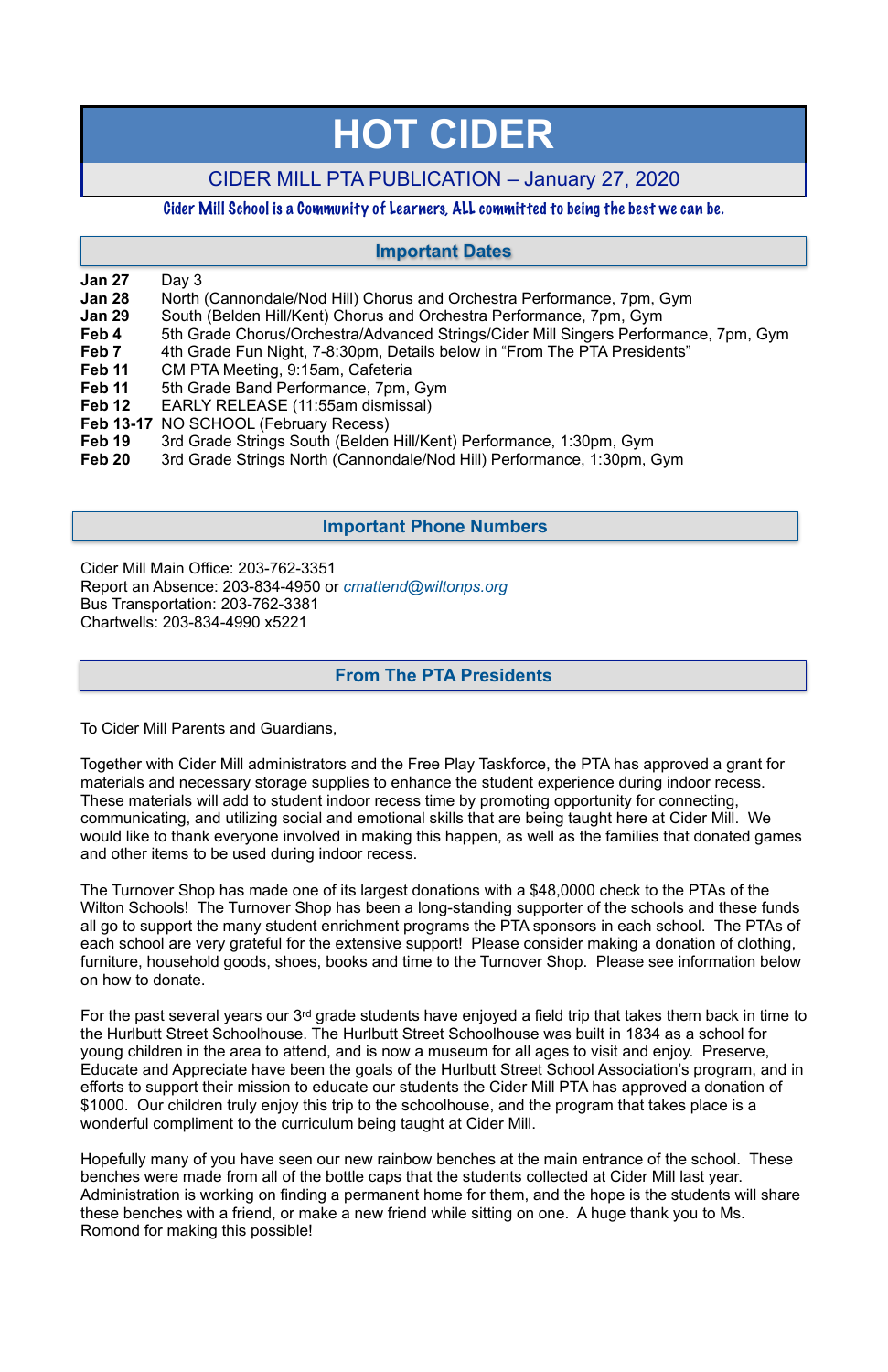Fun Night for the 4th Grade is happening Friday, February 7th at 7pm in the CM Gym. The night will include a DJ, dancing and inflatable obstacle course. To register your child please sign up [here](https://docs.google.com/forms/d/1fn5dSywXZwZyjgR7WaHkOC7gB7YT2JCEXj5qc1iBSXQ/edit) by February 3rd. If you would like to volunteer please sign up [here](https://www.signupgenius.com/go/10c0949a4aa2ea3f85-4thgrade1) by January 31st. Contact Claire Anastasia [claire.anastasia@gmail.com](mailto:claire.anastasia@gmail.com) with any questions.

Please join us for our next PTA meeting on Tuesday, February 11<sup>th</sup> at 9:15am in the cafeteria.

We still need help filling these gaps. If you'd like to know more or interested in helping please contact Amanda Patania or Alex Frisbee at [CMnominating@gmail.com](mailto:CMnominating@gmail.com).

Thank you again for all of your support. Carolyn Lyon and Meghan Russo CM PTA Co-Presidents



#### **PTA VOLUNTEER POSITIONS AVAILABLE ~ WE NEED YOUR HELP!**

**Hospitality** - We currently have a few people to help co-ordinate pampering staff at various times during the year, but more people are needed to help run these events. It's a position which is split and staff really appreciate.

**4th and 5th Field Day** - Coordinating volunteers and working with the gym teachers to make these fun days run smoothly. It's all set up from past Field Days and a good way to end the year.

#### **The Turnover Shop needs volunteers!**

We are looking for several people to work at the front desk. The commitment is for a regular shift only once a month for 3 1/2 hours, September-June. Each year, The Turnover Shop gives generously to the Wilton PTAs but we need your help to make this happen. Come join the fun and meet some new people in our community! Please send an email to **turnoverfrontdesk@gmail.com** to get started.

#### **CIDER MILL INDOOR RECESS DONATIONS**

In conjunction with Cider Mill administrators and the Free Play Task Force, to enhance indoor recess for students, we are looking for donations of the following items:

Legos Straws & Connectors Oversized drawing sheets and crayons Mad Libs **Perplexus** Rubik's Cubes

All items should be dropped in the 3-drawer plastic bin on front porch at 120 Pipers Hill Rd or message Chandra Ring at [cring226@hotmail.com](mailto:cring226@hotmail.com) to set up a meeting.

#### **WPS ACCEPTING NOMINATIONS FOR DISTRICT'S HALL OF FAME**

Nominations are now being accepted for potential 2020 inductees to the Wilton Public Schools Hall of Fame. The Hall of Fame was established in 2016 to honor members of the Wilton Public Schools

**School News**

#### **Ongoing School News**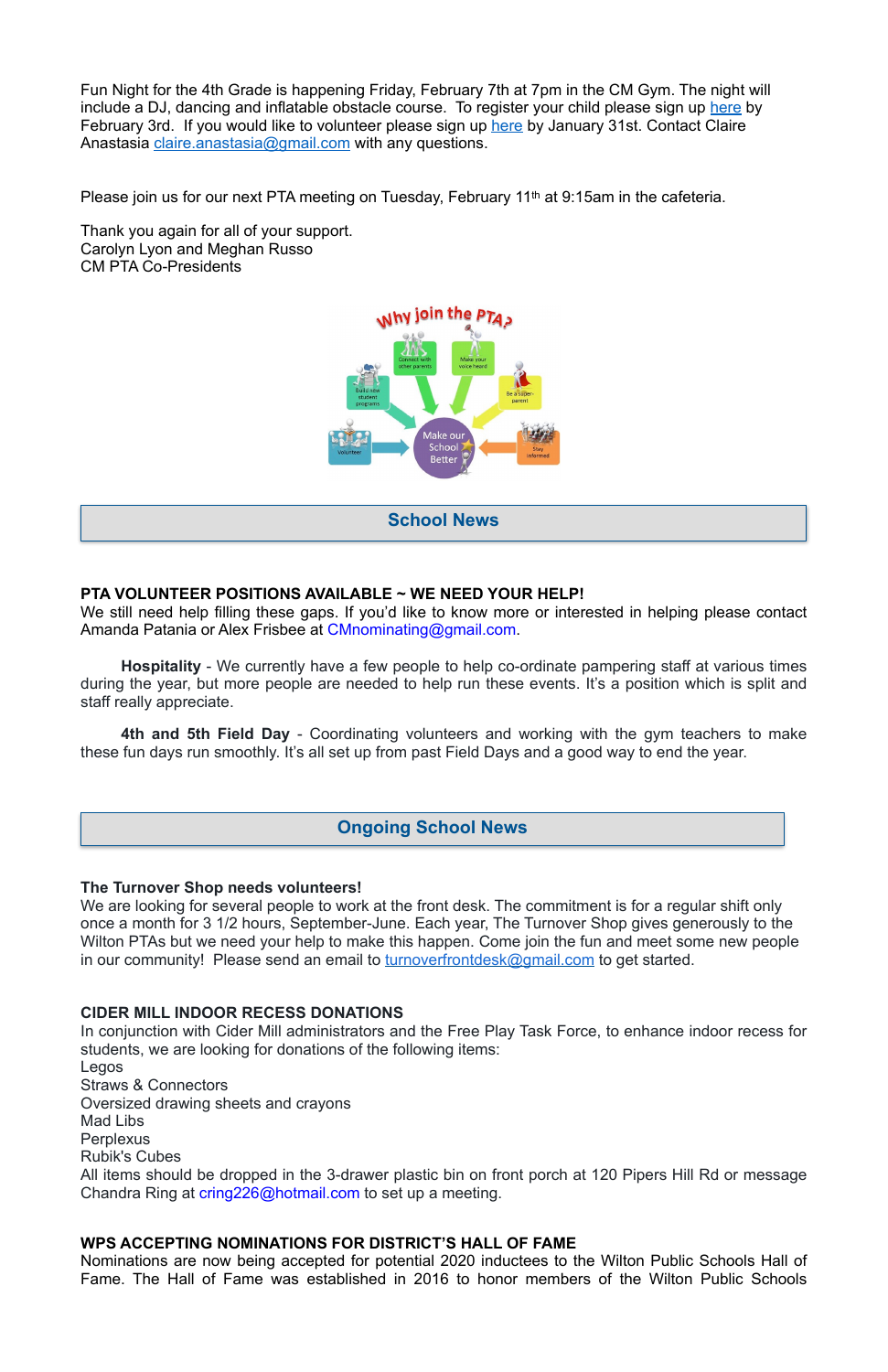community who have distinguished themselves in ways that have brought great honor and pride to the community. Induction into the hall of fame is the highest honor the Wilton schools can bestow on an individual. Nominees can be teachers, students, former students or staff members who have in some way achieved recognition in their chosen area of expertise. Click [HERE](http://track.spe.schoolmessenger.com/f/a/iqm79l0LRU11HSRWpkB1Hw~~/AAAAAQA~/RgRfl0b4P0RSaHR0cHM6Ly9kcml2ZS5nb29nbGUuY29tL2ZpbGUvZC8xeHNpSG1mdmRXZUQ0V0RCYlVmVVZSa2pZMGhSUy1tN3Yvdmlldz91c3A9c2hhcmluZ1cHc2Nob29sbUIKAAB4E7ZdJF1uw1ITd29vZnlAb3B0b25saW5lLm5ldFgEAAAAAQ~~) for more information. Nomination Forms can be found [HERE.](http://track.spe.schoolmessenger.com/f/a/3Yz71ntoAvhN2xGbOg7igg~~/AAAAAQA~/RgRfl0b4P0RSaHR0cHM6Ly9kcml2ZS5nb29nbGUuY29tL2ZpbGUvZC8xVzB2d0F6RExIRExGcFZ1c1Zjc3owclNYejBJWFMxZlMvdmlldz91c3A9c2hhcmluZ1cHc2Nob29sbUIKAAB4E7ZdJF1uw1ITd29vZnlAb3B0b25saW5lLm5ldFgEAAAAAQ~~)

#### **JOIN THE PTA ~ WE NEED YOUR SUPPORT!**

Join the PTA and gain access to our Mobile Directory! Get instant access when you join – no waiting, easy updates to address or phone number changes throughout the year! Join here, and use the code - 'wilton' https://mobilearq.com/schooldirectory/school directory parent register.html Parents please update your profiles to include email and cell phone numbers! One easy spot to register for all your kids' PTAs and make a donation at the same time! Questions? Email our Directory Chair Jennifer Wulff [jen@presto.org](mailto:jen@presto.org) (Please add support@mobilearg.com to your address book to ensure delivery of the confirmation email with temporary auto-login link.)

#### **FIND US ON FACEBOOK**

The PTA has a group on Facebook called Cider Mill Parent Community. It is a place where the PTA can communicate to parents, and also where parents can communicate with one another. Please check it out by clicking here: [Cider Mill Parent Community.](https://www.facebook.com/groups/1168962513117647/)

#### **STOP AND SHOP REWARDS PROGRAM**

CIDER MILL SCHOOL – (ID#: 40341) has the opportunity to participate and earn CASH from A+ School Rewards, a great fundraising program run through our local Stop & Shop!

There are two L&F locations in Cider Mill. One is at the doorway where you go to the playground, on the high school side (Cannondale). The other is by the front door on the far side of the bus loop (Kent). You or your child can check these locations for lost items. At the end of each season, the unclaimed items are donated to the Turnover Shop with proceeds going to the Cider Mill PTA. Contact Amanda Mitchell with questions, at amandaNmitchell@gmail.com.

**To participate:** Visit<http://www.stopandshop.com/aplus>and scroll down to the center of the page to select REGISTER YOUR CARD from the red box on the right marked FOR CUSTOMERS

#### **To earn points:**

- **•** Use your registered Stop & Shop Card each time you shop at Stop & Shop, and you will earn CASH for our school. You can track the number of points you are earning for our school by checking your grocery receipt.
- **•** At the end of each month, your points are calculated and converted to CASH rewards for our school. These CASH rewards are updated monthly on the Giant A+ website beginning in November.
- **•** After the last day of the 2019-2020 program, these same conversions are performed and the final school account total is posted. • Our school will receive one CASH awards check at the end of the program and can use this cash for any of our educational needs.

#### **BOX TOPS HAVE GONE DIGITAL!**

BIG, exciting change to Box Tops for Education this year! Box Tops has gone digital! This is a MUCH easier way to earn money for Cider Mill School! To donate box tops, follow the steps below.

- 1. Download the Box Top (BTFE) app on your smart phone
- 2. Buy products with the Box Top logo
- 3. Using the BTFE app, scan your store receipt
- 4. The app automatically gives Cider Mill credit for the participating products you purchased!

The app is really easy to use and it saves so much clipping and counting time. Any clipped Box Tops you have been saving may be turned into the Box Tops box in the main office. These will be counted and submitted "the old fashioned way." If you have any questions, please email Heather Mroz, Box Top Coordinator, at [heathermm@optonline.net.](mailto:heathermm@optonline.net) Thank you for your support and happy scanning!

#### **LOST & FOUND ~ CIDER MILL**

#### **WILTON YOUTH COUNCIL**

Please save the date for these Wilton Youth Council parent education programs! Like us on Facebook and visit [www.wiltonyouth.org](http://www.wiltonyouth.org/) for more information about our programs for youth, parents and community. While you are there, sign up for our newsletter. We are looking for volunteers to join our

## **Community News**